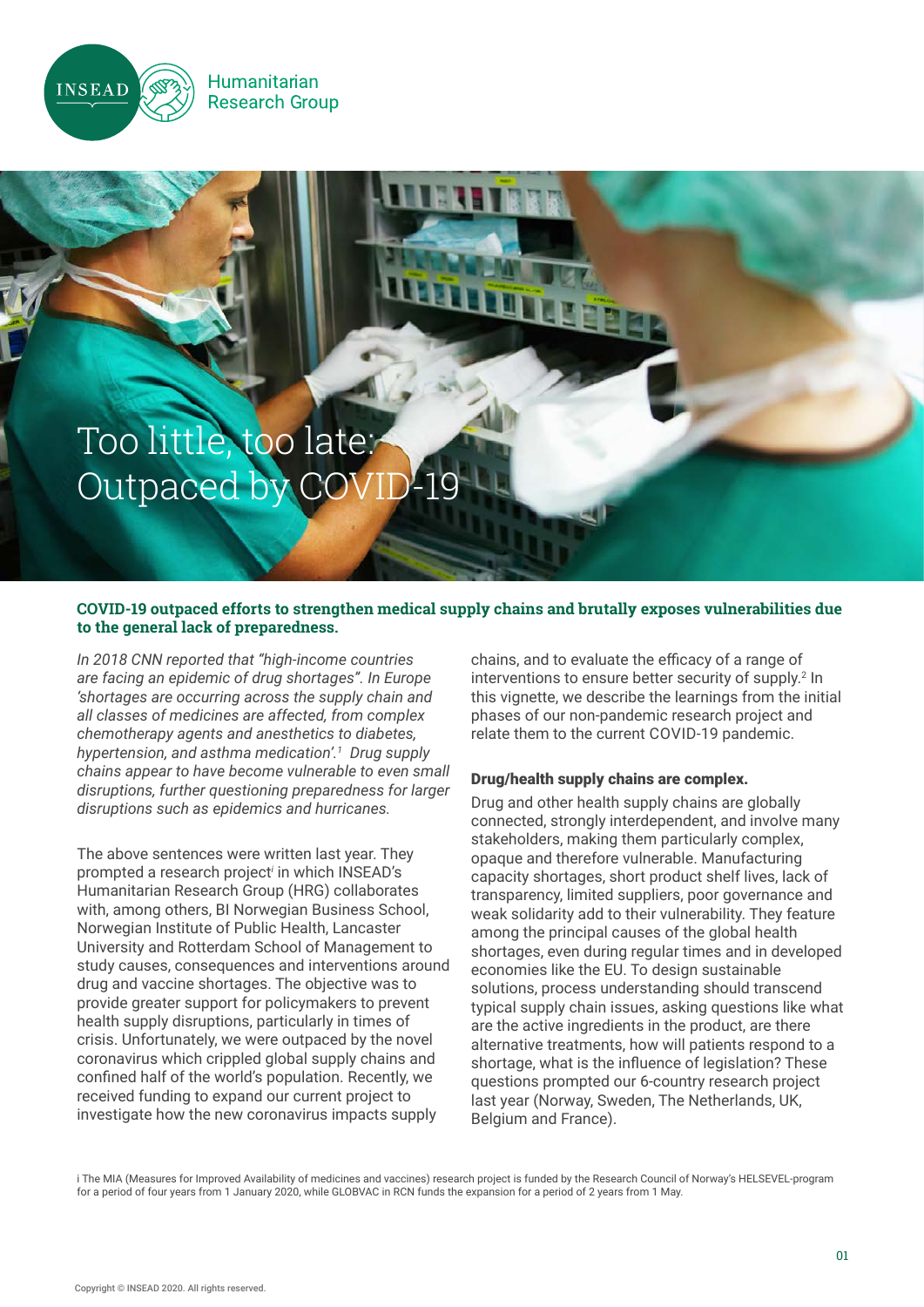#### Governments fail to consider the full picture in noncrisis times.

Our research quickly revealed that the problem of medicines and vaccines shortages was being acknowledged, local health organizations were aware something needed to be done, and remedies were suggested in multiple reports. We found ample examples of reasons for shortages originating all over the medical supply chain, with seemingly small hiccups like a strike at a major supplier, a change in border regulations due to Brexit, leading to temporary challenges. To curb these shortages, we found that governments typically consider a plethora of "interventions". A closer look revealed that they are very reactive and portray a linear view of the world. This embodies the weaknesses of the current systems, even in normal times.

A good friend in humanitarian logistics once told us: "Never time to do it right, always time to do it over". Policy makers, too, prefer to wait it out. Our research showed that they typically tend to react, e.g. by replacing, allocating and rationing when monitoring has detected acute shortages. Policy makers in our 6 case countries had only recently started discussions around more proactive strategies like flexible supply and quality standards, strategic stocks and collaboration. Although these discussions are a step in the right direction, they are too little, too late. Are policy makers unaware of what needs to be done or, to paraphrase Jean-Claude Juncker's infamous statement, do they simply ignore what needs to be done because they do not know how to get re-elected after doing the right things? The answer to that question remains open but COVID-19 has certainly outpaced the governments, hit the population hard, and brutally exposed the lack of preparedness in some countries.



In-depth exploration of the typically reactive government interventions in our 6 case countries showed a very linear perspective on drug and vaccine shortages as the left picture shows. Actions A, B, and C are assumed to directly and independently influence shortages. Although these linear relations are in se correct, they paint an incomplete picture of a complex dynamic situation and overly simplify actionoutcome links. In practice yesterday's actions create new and sometimes unexpected situations which alter today's assessment of the problem, as well as tomorrow's decisions. In short, the situation is more like the picture on the right where actions A, B and C

interreact in affecting shortages. Decisions also have side effects triggering yet other actions. This leads to complex chains of actions/reactions, especially since all this happens between many independent stakeholders and decision makers. Without understanding the complex interactions, or causal loop diagrams, we are bound to get locked into low leverage, short-term solutions, which may worsen the problem in the long run. It might also lead to remedies for only one part of the system, merely shifting the problem to another part, a bit like a waterbed, wobbly when only triggered on one side. To see the world as such a complex system, to understand that "you can't just do one thing" and that "everything is connected", to avoid a wobbly waterbed, a feedback view of the system is required.

Analyzing the feedback relationships between the causes and effects of the interventions in the 6 case countries, allowed us to discover instances where an effect of an effect mentioned in one report was described as a cause in another. This exercise uncovered multiple cause and effect relationships constituting feedback loops, also known as virtuous or vicious cycles. There are loops that counteract change: a hiccup or action in one of the elements in the loop is dampened by the rest of the loop; and loops that amplify change: actions in one of the elements of the loop are amplified by the rest of the loop. The latter are especially tricky as they can spin a system out of control.

#### Our research identified feedback loops that can be categorized in four archetypes.

Decision makers in our 6 case countries typically used four action archetypes to curb shortages: (1) Let the market handle it; (2) Search for alternatives; (3) Bend the rules; (4) Make it worse. Whereas the first three are balancing loops that attempt to move from the current state to a desired state and may have the intended effect, i.e. resolve shortages, the fourth archetype explains when shortages risk spiraling out of control.

The first two archetypes *let the market handle it* and *search for alternatives* are similar to actions any commercial supply chain would undertake in case of a hiccup. The former describes market dynamics: how demand and supply interact and determine prices. The latter describes finding alternative sources of raw materials or adopting different treatments for the same disease. The third and fourth intervention archetypes, *bend the rules* and *make it worse*, differ from regular commercial supply chain management. *Bending the rules* refers to governments changing legislation or temporarily allowing exceptions to alleviate shortages, for example by facilitating imports/exports of medicines or raw materials. The *make it worse* archetype describes interventions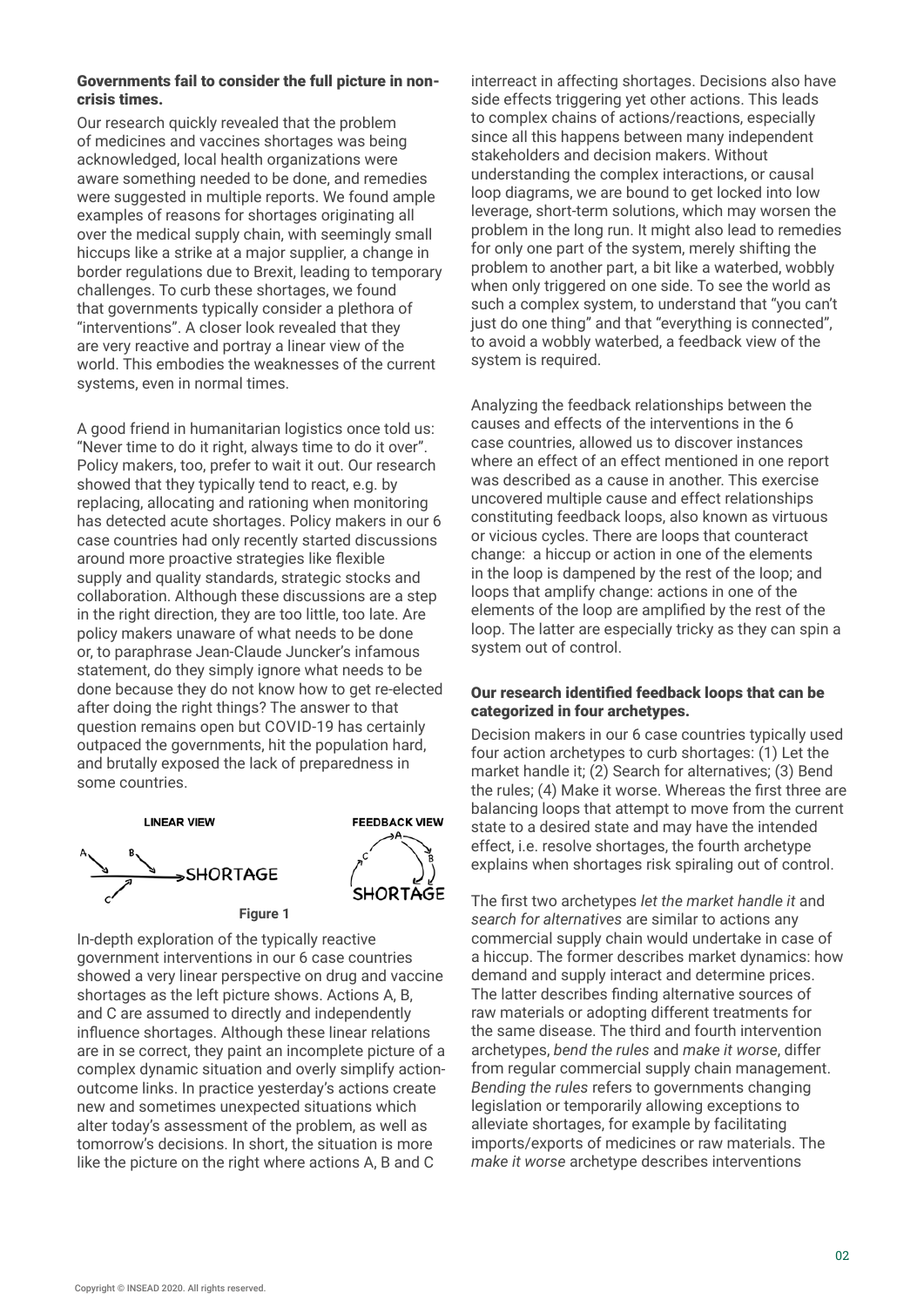that exacerbate the situation, i.e. where a shortage may cause more shortages to occur. Hoarding, a typical panic response that occurs when non-medical products like food items are running short, is a clear example. When, due to a medicine shortage, a disease further spreads or intensifies, demand can skyrocket and turn the initial shortage into an acute crisis. This is something typical of medical supply chains.

When assessing these loops, it is important to distinguish short term from long term effects. It is known that complex systems often react to a policy change in the long run in a way opposite to their short-term effects. The linear interventions described above can 'infect' one another leading to 'worsebefore-better' scenarios or, even more worrisome, 'better-before-worse' scenarios where balancing loops 'infect' spiraling loops, bringing about unintended and unexpected dire consequences.

#### To understand the situation a feedback view is required.

If people had a holistic worldview, it is argued, they would act in consonance with the long-term best interests of the entire system, identify its high leverage points, and avoid policy resistance. Yet, the policy makers' linear view of the world is fragmented, leading to learning disabilities; ambiguity about what is going on leads to decisions without the desired effect. This may even go unnoticed, so one does not learn from the past and is bound to repeat suboptimal

decisions. Our comprehensive approach identifies complex relationships between different causes and analyzes groups of interventions from the perspective of various actors. This can support evidence-based decisions transcending the current simplified linear thinking in order to sustainably reduce drug shortages in non-crisis situations and be better prepared for the next crisis. In the light of the ongoing pandemic, we argue that such a holistic system approach is paramount to act and learn.

## Linking our research findings and approach to the current situation clearly indicates the lack of system thinking.

A pandemic raises havoc with systems that have received insufficient attention, or have even been outright neglected, e.g. by severe budget cuts in many countries and global organizations, and supply chain shortages can add to mortality. Many countries report a lack of PPE, basic items like masks and gloves for medical staff, shortages of diagnostics and testing tools, lack of respiratory equipment and intensive care units, i.e. pretty much everything necessary to effectively fight the pandemic, but even generic drug chains are under strain. The production of insulin and antibiotics, for example, relies on Indian and Chinese components and could be severely affected by lockdowns or reduced trade flows.

The resilience of supply chains is being put to an extreme test and the robustness of our global supply

## Bending the rules and Making it worse: nationalistic measures and trade restrictions<sup>3</sup>

A once-in-a-lifetime pandemic has resulted in a surge in demand for medical consumables, including personal protective gear, medical equipment, and medicines, and created a scramble for supplies. This has led to elevated prices in many cases, and even accusations of piracy and other sharp practices. Resort to export bans has disrupted the public health plans of trading partners and put lives at risk.

Currently, at least 75 governments have restricted exports of medical supplies and medicines. Some have adopted explicit bans on exporting these products, others have used more subtle means including export authorization rules, threatening the license to operate of local producers if they continue to export, and requiring that all local production be bought by a state agency that, in turn, refuses to export these goods.

The nub of the matter is more availability than price. Health professionals at the front line of the fight against COVID-19 need protective equipment to reduce the risk of getting infected. Export bans on masks erode the capability of trading partners to cope with the spread of COVID-19. Rather than beggarthy-neighbor, export bans of medical supplies amount to sickening-thy-neighbor. It reflects fear-driven policymaking and ignores the insights that have been gleaned from previous, largely unsuccessful attempts to "secure" supplies by grabbing whatever product is currently on the national market or in transit through the nation.

Current failures to secure enough medical supplies have led in certain quarters to calls for greater selfreliance, "strategic autonomy," "repatriated supply chains," and other euphemisms that will threaten the commercial viability of existing supply routes without guaranteeing enough medical kit for the next wave of COVID-19 or the next pandemic. And such calls won't produce any medical ventilators now, won't devise a vaccine for COVID-19, and ultimately do little to alleviate current suffering. It is worth remembering that the central priority is to narrow the gap between supply and demand for medical products. The UN Sustainable Development Goals slogan "Leave no one behind" appears to be conveniently shoved under the rug.